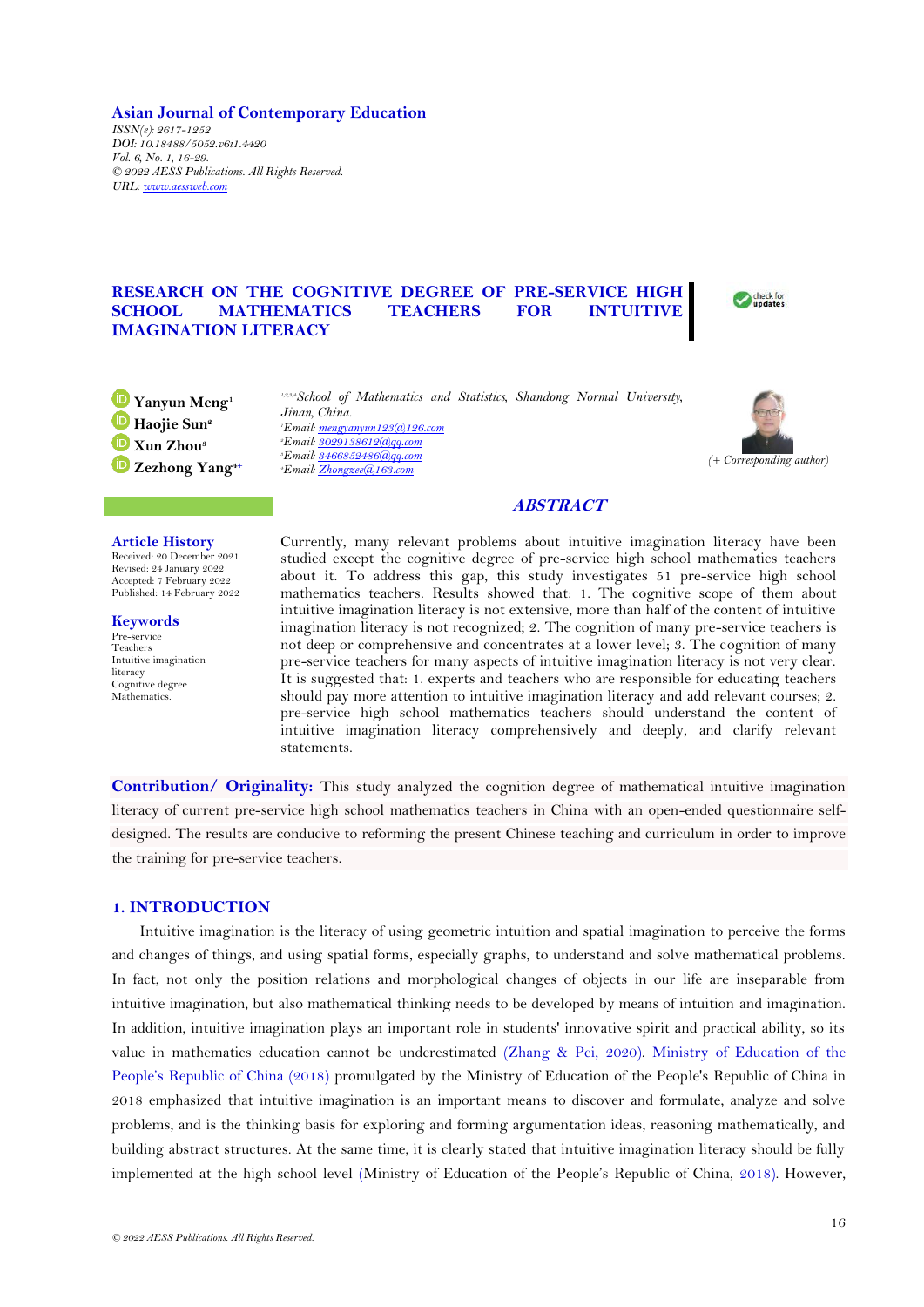after extensive discussions and studies by many scholars and teachers on the current situation of high school students' cognition of intuitive imagination literacy, it is found that the current level of intuitive imagination literacy among high school students is not high [\(Du, 2019\)](#page-12-1), which showed that intuitive imagination literacy has not been well implemented in actual teaching. What are the reasons for this? How to develop students' intuitive imagination literacy? This is a question worthy of our study.

### **2. LITERATURE REVIEW**

Currently, there have been many studies on this issue of implementing intuitive imagination literacy in high school mathematics teaching, and a literature review reveals that the relevant studies mainly focus on three aspects: the current situation of intuitive imagination literacy among high school students, the influencing factors and the cultivation strategies.

# *2.1. The Situation of High School Students' Intuitive Imagination Literacy Level*

Before and after the promulgation of the Curriculum Standards (2017 edition), scholars investigated the current situation of high school students' imagination literacy level. In 2017, [Weng \(2017\)](#page-13-1) found that the overall level of intuitive imagination literacy of high school students was not high, and the overall level was at Level 1. In addition, the number of students who could reach that level decreased as the level of intuitive imagination literacy increased level by level [\(Weng, 2017\)](#page-13-1). This situation did not improve well after the promulgation of the new standard. In 2018, [Chen \(2018\)](#page-12-2) found that the overall level of high school students' intuitive imagination literacy was low by testing students, and students' scores on the three dimensions of spatial imagination, number-shape combination, and geometric intuition declined in order [\(Chen, 2018\)](#page-12-2). In 2019, Du [\(2019\)](#page-12-1) mentioned in his study that according to the level quality test of the new standard, students' intuitive imagination literacy is not high, mainly concentrated in Level 1 and Level 2, and the number of those who have reached Level 3 is very small; in terms of the achieved levels, there is an uneven distribution of intuitive imagination literacy levels in all aspects [\(Du, 2019\)](#page-12-1). In 2020, [Zheng, Chen, Wang, and Lin \(2020\)](#page-13-2) also obtained similar findings to [Du \(2019\)](#page-12-1), while they found that there were significant differences in the level of intuitive imagination literacy between boys and girls and uneven levels of intuitive imagination literacy among students from different geographical regions [\(Zheng et al., 2020\)](#page-13-2). In 2021, [Li](#page-12-3)  [\(2021\)](#page-12-3) further obtained through her study that there are three main deficiencies in the development of mathematical intuitive imagination literacy of high school students: they are unable to make precise identification of mathematical concepts related to intuitive imagination literacy; they are unable to show solid basic skills of graphing in describing practical problems with graphs; and they are unable to solve problems comprehensively with refined mathematical language according to problem characteristics [\(Li, 2021\)](#page-12-3).

## *2.2. The Factors Affecting Students' Intuitive Imagination Literacy*

[Zhang and Pei \(2020\)](#page-13-0) analyzed the current situation and differences in the intuitive imagination of high school students and found that, on the one hand, the selection of the research subjects and the research method had some influence on the research results, and on the other hand, students' intuitive imagination showed gender differences gradually with age, but the gender differences shown by high school students were not yet stable [\(Zhang & Pei,](#page-13-0)  [2020\)](#page-13-0). [Duan, Dong, and Chen \(2021\)](#page-12-4) used the teaching method as the independent variable to research and found that the experimental mathematics learning method of "doing mathematics" could significantly improve students' intuitive imagination, especially in chapters related to geometry [\(Duan et al., 2021\)](#page-12-4). From the teacher's perspective, Du's study on the factors that improve students' intuitive imagination found that the following behaviors of teachers have a positive impact on students: (1) training students to observe real-world objects, models, and pictures; (2) allowing students to do more hands-on work and make models of Stereo graphics; (3) guiding students to abstract the observed objects and to imagine the shapes of objects from spatial figures [\(Du, 2019\)](#page-12-1). A study by [Lin](#page-12-5)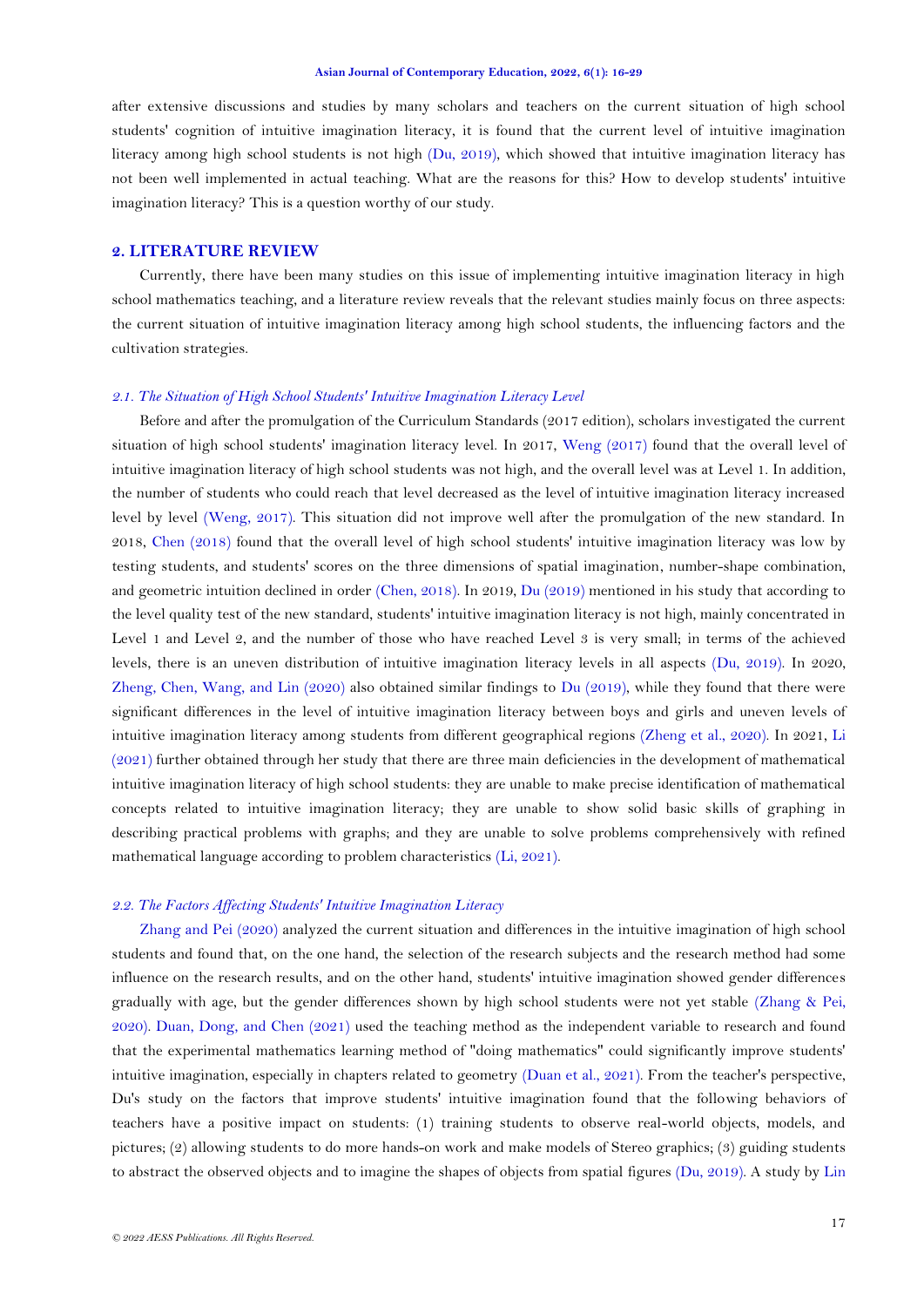[\(2021\)](#page-12-5) on the link between GeoGebra software and intuitive imagination literacy development concluded that the reasonable use of software that can demonstrate the generation and dynamic changes of mathematical elements in mathematics teaching is beneficial to the development of students' intuitive imagination literacy [\(Lin, 2021\)](#page-12-5).

# *2.3. Strategies for Developing High School Students' Intuitive Imagination Literacy*

At the macro level, some scholars have made a large number of suggestions on strategies for developing intuitive imagination literacy of high school students by integrating teachers, students, and textbooks. [Zhang and](#page-13-3)  [Han \(2017\)](#page-13-3) suggested guiding students to observe spatial geometry, make models of spatial figures and accumulate representations of spatial figures, and developing students' spatial intuitive imagination literacy through students' hands-on practice and operational confirmation [\(Zhang & Han, 2017\)](#page-13-3). [Cheng \(2020\)](#page-12-6) gave four steps to cultivate students' intuitive imagination literacy based on the solution of quadratic equations: drawing operation, graphical understanding, experimental experience and numerical integration [\(Cheng, 2020\)](#page-12-6). [Chang \(2020\)](#page-12-7) summed up the triple realm of the penetration of intuitive imagination literacy in mathematics teaching: for teachers, they should incorporate their own teaching thinking on the basis of careful study of curriculum standards; for students, they should establish an intuitive model to obtain the improvement of students' thinking level through step-by-step teaching; for teaching: elementary mathematics should focus on the mastery of geometry, problem solving should pay attention to the charm of the combination of numbers and shapes, and analogical learning should seek the breakthrough of thinking innovation [\(Chang, 2020\)](#page-12-7). Researching from the PME perspective, [Shen and Wang](#page-12-8)   $(2017)$  proposed that in the teaching process, teachers should not only pay attention to the teaching of mathematics in the critical period, but also provide appropriate prior organizers, stimulate students' metacognitive monitoring and regulation, and design appropriate inquiry-based problems (Shen & [Wang, 2017\)](#page-12-8). At the micro level, scholars propose cultivation strategies through specific such as geometric figures, background materials, and other specific medium. [Jin \(2016\)](#page-12-9) suggested that teachers must carefully study the tangents of background materials and the relationship with mathematical models in their teaching, use background materials rationally, and guide students to discover mathematical laws and models from them in order to solve problems [\(Jin, 2016\)](#page-12-9). [Cai \(2019\)](#page-12-10) proposed to use images to teach functions, to study geometric spatial position relationships using rectangles or squares, and to understand the relationship between vectors and geometry [\(Cai, 2019\)](#page-12-10). By analyzing the main aspects of three-view teaching, [Gao \(2015\)](#page-12-11) pointed out that three-view learning can improve students' spatial thinking ability, and it is also an effective path and means to improve students' intuitive imagination literacy [\(Gao, 2015\)](#page-12-11). After conducting a study on the level of students' intuitive imagination ability, [Li. \(2019\)](#page-12-12) suggested that the application of modern information technology in developing students' intuitive imagination should be emphasized [\(Li., 2019\)](#page-12-12).

From the above studies, we can see that the previous studies on the current situation, influencing factors, and cultivation strategies of high school students' intuitive imagination literacy have been relatively mature, but we can also see from them that few studies have been conducted on teachers' intuitive imagination literacy, and the studies on the extent of teachers' cognitive degree of intuitive imagination literacy are in a gap. The improvement of students' intuitive imagination literacy is mainly achieved in school classroom teaching, and teachers are key players in developing students' core literacy [\(Du, 2019\)](#page-12-1), so teachers' professionalism has a significant impact on students' intuitionistic ability [\(Yang, 2012\)](#page-13-4). This shows that teachers' cognitive degree of intuitive imagination literacy is an important factor affecting students' intuitive imagination literacy. Therefore, the purpose of this study is to find out the current pre-service high school mathematics teachers' cognitive degree of intuitive imagination literacy through investigation.

Cognitive degree generally includes cognitive breadth, cognitive depth and cognitive clarity. Therefore, the main issues of this study are:

1. How wide is the cognitive degree of intuitive imagination literacy of pre-service high school mathematics teachers?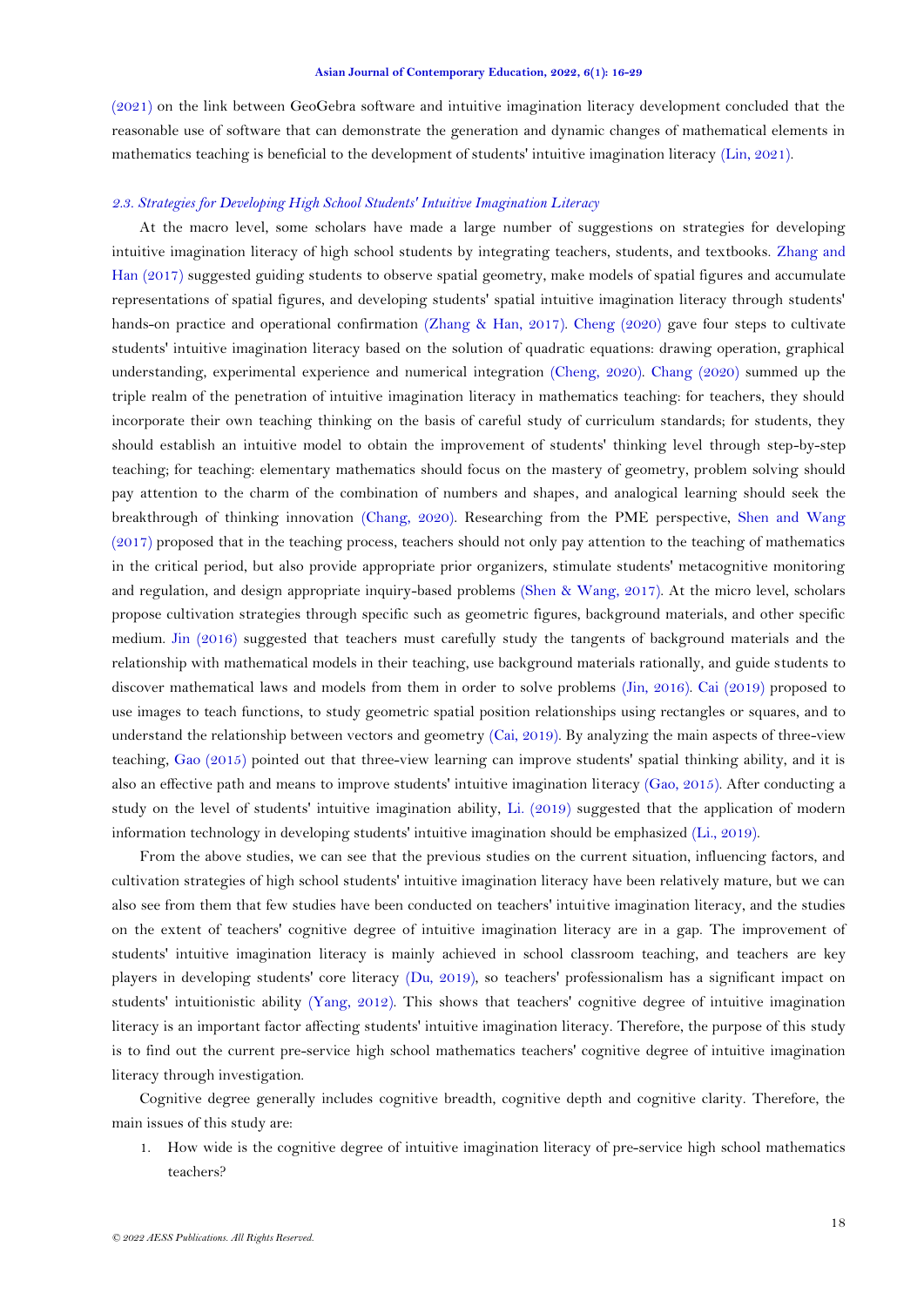- 2. How deep is the cognitive degree of intuitive imagination literacy of pre-service high school mathematics teachers?
- 3. Is the current pre-service high school mathematics teachers' cognition of intuitive imagination literacy clear?

A number of current studies have shown that the current high school students' intuitive imagination literacy is not high, and the teacher's cognitive degree of intuitive imagination literacy is an important factor influencing students' intuitive imagination literacy. Therefore, the hypotheses of this study are:

*Hypothesis 1: The current pre-service high school mathematics teacher's cognitive degree of the intuitive imagination literacy is not wide.*

*Hypothesis 2: The current pre-service high school mathematics teacher's cognitive degree of the intuitive imagination literacy is not deep.*

*Hypothesis 3: The current pre-service high school mathematics teacher's cognitive degree of the intuitive imagination literacy is not clear*.

# **3. THEORETICAL BASIS**

There have been many previous studies on what intuitive imagination literacy is and what its main components are.

Both Comenius and Pestalozzi were advocates of intuitionism, and they believed that intuition is a direct insight into the nature of things without sufficient logical reasoning, that is, a direct grasp of the object in its entirety. [Klein \(1979\)](#page-12-13) believed that intuition in mathematics is the direct grasp of concepts and proofs [\(Klein, 1979\)](#page-12-13). In 2011, [Ministry of Education of the People's Republic of China \(2011](#page-12-14)) proposed that teachers should initially build students' spatial concepts in teaching and enable them to develop their figurative thinking [\(Ministry of](#page-12-14)  [Education of the People's Republic of Ch](#page-12-14)ina, 2011). On the basis of this, Professors [\(Kong & Shi, 2012\)](#page-12-15) further interpreted "geometric intuition" as the ability to directly perceive and grasp the objects of mathematics (spatial forms and quantitative relationships) with the help of the visual relations of geometric figures seen (or imagined). In primary and secondary school mathematics, geometric intuition can be expressed in four forms: physical intuition, simple symbolic intuition, graphical intuition and substitution intuition [\(Kong & Shi, 2012\)](#page-12-15). The "General High School Mathematics Curriculum Standards (Experimental)" promulgated in 2003 states that the cultivation and development of students' spatial imagination, ability to reason and argue, ability to use graphic language to communicate, and geometric intuition at the high school level are the basic requirements of the required series of mathematics courses at the high school level ([Ministry of Education of the People's Republic of China,](#page-12-16) 2003). At this point, the compulsory education level and the general high school level have reached unification, and intuitive imagination appears in the mathematics curriculum objectives in the form of spatial imagination ability.

Subsequently, more and more scholars and experts have studied the connotation and structure of intuitive imagination literacy. [Shen and Wang \(2017\)](#page-12-8) believe that intuitive imagination is the basic way to know things. Unlike abstraction, intuitive imagination is simple, direct, easy to grasp and use. At the same time, it is the necessary basis for further abstraction. In short, intuitive imagination is to look at a picture and think about it, to see it and reason about it [Shen and Wang \(2017\)](#page-12-8). According to [Sun \(2017\)](#page-12-17), "intuitive imagination" as a mathematical literacy is a parallel and abbreviated phrase, the full version of which is "geometric intuition and spatial imagination". Geometric intuition is the perceptual understanding through geometric figures, and spatial imagination is the imagination of spatial forms. Spatial imagination provides the method for geometric intuition, and geometric intuition provides the cognitive basis for spatial imagination, so the two form a nested cycle of interaction [\(Sun, 2017\)](#page-12-17). [Mi and Cui \(2018\)](#page-12-18) also divided intuitive imagination into geometric intuition and spatial imagination, and further divided spatial imagination into three levels: awareness of space, understanding imagination, and spatial imagination [\(Mi & Cui, 2018\)](#page-12-18).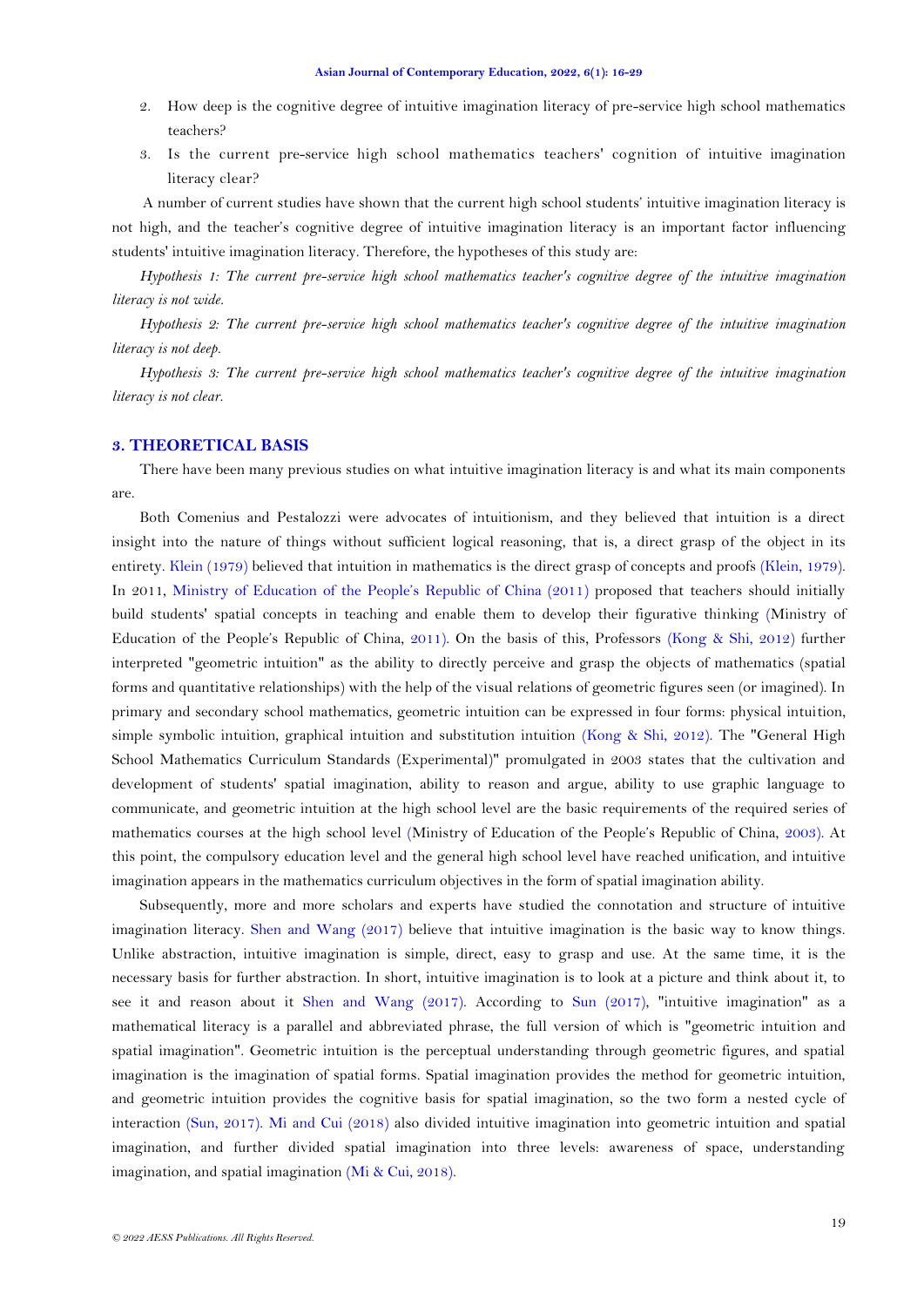The Ministry of Education of the People's Republic of China comprehensively summarized the above viewpoints, and gave the most formal statement in the latest version of the "Curriculum Standards (2017 Edition)" promulgated in January 2018. The new curriculum standard points out that intuitive imagination refers to the literacy of using geometric intuition and spatial imagination to perceive the forms and changes of things, and using spatial forms, especially graphs, to understand and solve mathematical problems.

Intuitive imagination literacy mainly includes: recognizing the position relationship, morphological changes and laws of motion of things with the help of spatial forms; using graphics to describe and analyze mathematical problems; establishing the connection between shapes and numbers, constructing intuitive models of mathematical problems, and exploring ideas for solving problems. In addition, it clearly expounds the mathematical value and main performance of the intuitive imagination literacy, and requirements that students can reach through high school mathematics courses.

Intuitive imagination is mainly manifested as: establishing the connection between shapes and numbers, describing problems using geometric figures, understanding problems with the help of geometric intuition, and using spatial imagination to recognize things. Through the learning of high school mathematics course, students can enhance the ability of combining numbers and shapes, develop geometric intuition and spatial imagination; enhance the awareness of using geometric intuition and spatial imagination to think about problems; form mathematical intuition and perceive the essence of things in a concrete situation.

Finally, the three levels of intuitive imagination literacy are stipulated in terms of four aspects: Situation and Question, Knowledge and Skills, Thinking and Expression, and Communication and Reflection, and a corresponding framework of literacy levels has been established, with Level 1 facing the high school entrance exam, Level 2 facing the college entrance exam, and Level 3 facing the independent college entrance exam. In terms of the aspect of Situation and Question, Level 1 is to be able to abstract the geometric figures of objects in a familiar situation, establish the connection between simple figures and objects, and experience the relationship between figures and figures, figures and quantities; Level 2 is to be able to imagine and construct corresponding geometric figures in a related situation, to be able to propose mathematical questions with the help of figures, discover the relationship between figures and figures, figures and quantities, and explore the laws of motion of figures; Level 3 is to be able to propose mathematical questions with the help of figures and intuitive imagination in an integrated situation. In terms of the aspect of Knowledge and Skills, Level 1 is to be able to discover mathematical laws in familiar mathematical situations with the help of properties and transformations (translation, symmetry, rotation) of figures, to be able to describe the positional and metric relations of simple figures and their specific properties; Level 2 is to be able to master the basic methods of studying the relationship between figures and figures, figures and quantities, to be able to explore mathematical laws with the help of properties of figures, to solve practical problems or mathematical problems.

Level 3 is to be able to make comprehensive use of the relationship between figures and figures, figures and quantities, to understand the connection between the various branches of mathematics, to be able to establish the connection between mathematics and other disciplines with the help of intuitive imagination, and to form an intuitive model of the theoretical system. In terms of the aspect of Thinking and Expression, Level 1 is to be able to understand mathematical problems through graphical intuition, to be able to describe and express familiar mathematical problems with graphs, to inspire ideas for solving these problems, and to experience the combination of numbers and shapes; Level 2 is to be able to propose mathematical problems through intuitive imagination, to be able to explore ideas for solving problems with graphs, to be able to form the idea of combining numbers and shapes, and to experience the role and significance of geometric intuition; Level 3 is to be able to express complex mathematical problems intuitively through imagination, reflect the nature of mathematical problems, and form ideas for solving them.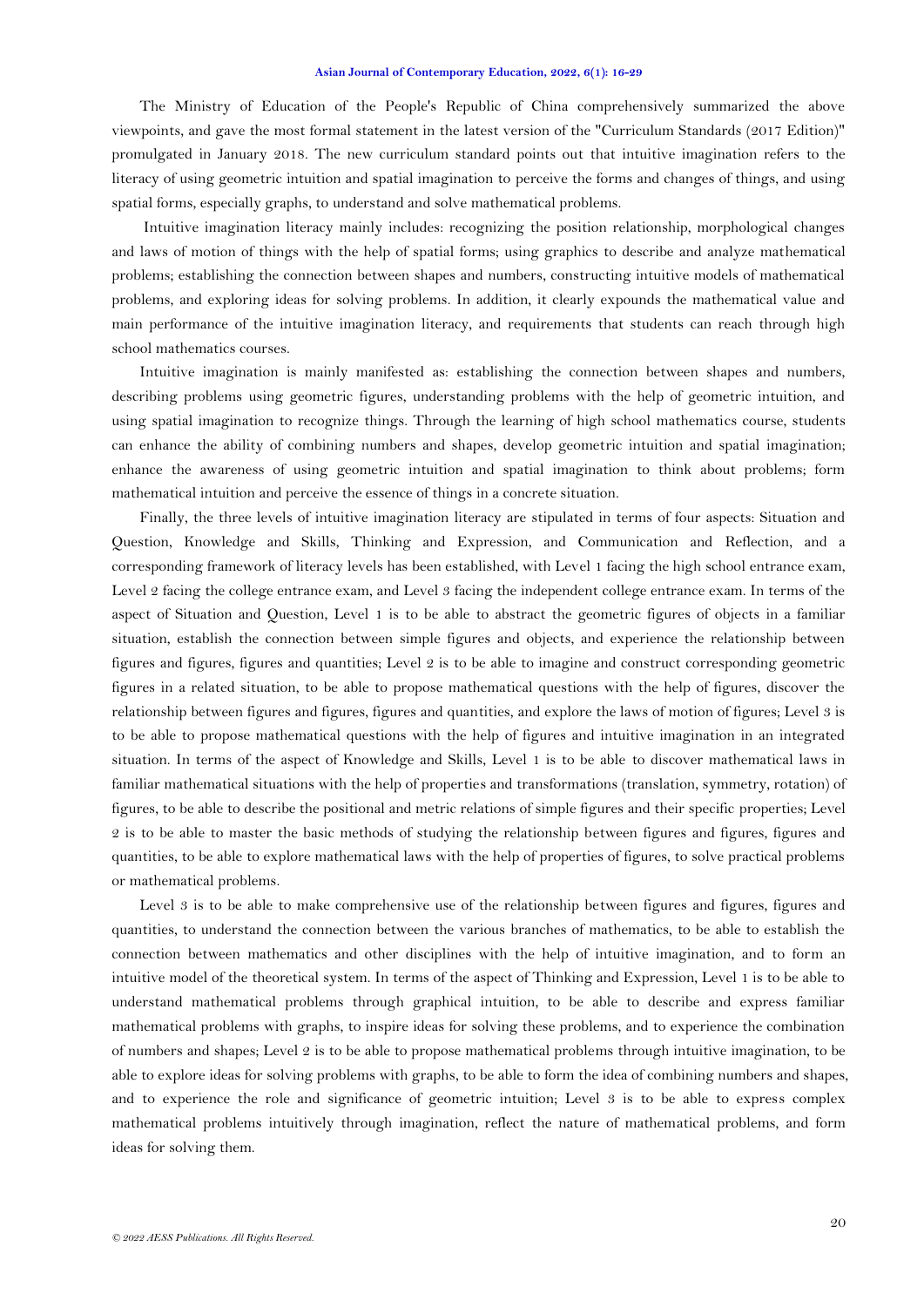In terms of the aspect of Communication and Reflection, Level 1 refers to be able to use graphical intuition to communicate in daily life; Level 2 refers to be able to use intuitive imagination to explore mathematical problems during communication; Level 3 refers to be able to use intuitive imagination to explore the nature of problems and the connection with mathematics during communication ([Ministry of Education of the People's Republic of China,](#page-12-0)  [2018\)](#page-12-0). In order to ensure the objectivity of the research, this study adopts the definition of intuitive imagination literacy from Curriculum Standards (2017 Edition) to conduct research on the cognitive degree of intuitive imagination literacy of pre-service high school mathematics teachers.

# **4. RESEARCH METHODS**

## *4.1. Participants*

In order to faithfully reflect the pre-service high school mathematics teachers' cognitive degree of intuitive imagination literacy, this study selected 51 masters of education majoring mathematics of grade 2021 from the School of Mathematics and Statistics of Shandong Normal University as the survey sample that include 3 boys and 48 girls, all of whom hold high school mathematics teacher qualification certificates and have the intention to go to high school for employment in the future.

### *4.2. Instrument*

In this study, the open-ended interview method was used to investigate, and the interview outline was designed with one question, "How do you understand intuitive imagination literacy? Please tell us your understanding in detail and comprehensively." The reason for choosing this question is to find out the pre-service high school mathematics teachers' real cognitive situation of intuitive imagination literacy. The open-ended interview method is adopted because it is fast, convenient, flexible, not restricted by written language, and it facilitates in-depth investigations to obtain the most direct information.

### *4.3. Data Collection*

In order to ensure the reliability of the research, the open-ended interview method was used to interview 51 masters of education one by one individually, and the interview content was recorded during the whole process after the consent of the other party was sought.

## *4.4. Data Processing*

Firstly, the content of the appendix of the Curriculum Standards (2017 edition) about intuitive imagination literacy was divided and coded. Use A, B, C, and D to represent the four aspects of Situation and Question, Knowledge and Skills, Thinking and Expression and Communication and Reflection. Then according to three levels, the above content is coded as 1, 2 and 3. Finally, E, F, G and H are used to represent the meaning of intuitive imagination literacy, the main content, the main performance and the requirements that students can reach through high school mathematics courses. In this way, a total of 8 aspects from A to H and 46 points from A11 to H15 are divided, which are shown in [Table 1.](#page-6-0)

Afterwards, we converted the interview recording content into text form, removed um, ah and other discourse markers, strictly followed the original words of the interview to sort out, and compared with the encoded content one by one. If the content is similar in meaning, the survey object is considered to be able to recognize this point. In addition, the cognitive degree is judged based on the completeness and accuracy of the survey subjects' expressions. Finally, we count the number of people mentioning it for each point, calculate the corresponding percentage, and make a statistical table.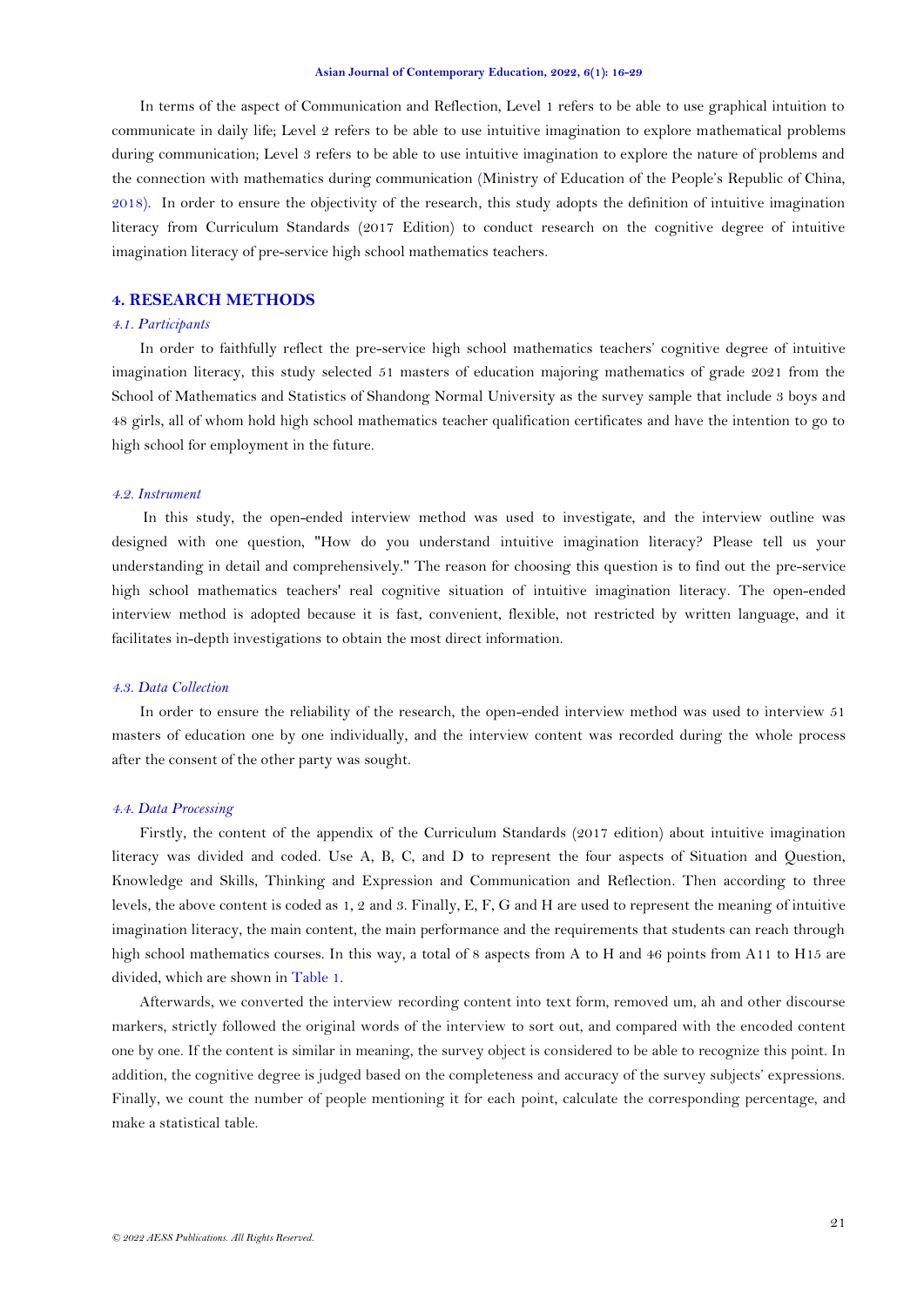<span id="page-6-0"></span>

| Category                   |                                   | Label                   | Content                                                                                                                                                                                   |  |  |  |  |
|----------------------------|-----------------------------------|-------------------------|-------------------------------------------------------------------------------------------------------------------------------------------------------------------------------------------|--|--|--|--|
|                            |                                   | A11                     | Be able to abstract the geometric figures of objects in a<br>familiar situation                                                                                                           |  |  |  |  |
|                            | A <sub>1</sub> Level <sub>1</sub> | A12                     | Establish the connection between simple figures and objects                                                                                                                               |  |  |  |  |
|                            |                                   | A13                     | Experience the relationship between figures and figures,<br>figures and quantities                                                                                                        |  |  |  |  |
| A. Situation and           |                                   | A21                     | Be able to imagine and construct corresponding geometric<br>figures in a related situation                                                                                                |  |  |  |  |
| Question                   | A <sub>2</sub> Level <sub>2</sub> | A22                     | Be able to propose mathematical questions with the help of<br>figures                                                                                                                     |  |  |  |  |
|                            |                                   | A23                     | Discover the relationship between figures and figures, figures<br>and quantities                                                                                                          |  |  |  |  |
|                            |                                   | A24                     | Explore the laws of motion of figures                                                                                                                                                     |  |  |  |  |
|                            | A <sub>3</sub> Level <sub>3</sub> | A31                     | Be able to propose mathematical questions with the help of<br>figures and intuitive imagination in an integrated situation.                                                               |  |  |  |  |
|                            | B <sub>1</sub> Level <sub>1</sub> | <b>B11</b>              | Be able to discover mathematical laws in familiar mathematical<br>situations with the help of properties and transformations<br>(translation, symmetry, rotation) of figures              |  |  |  |  |
|                            |                                   | <b>B</b> 12             | Be able to describe the positional and metric relations of<br>simple figures and their specific properties                                                                                |  |  |  |  |
|                            |                                   | B <sub>2</sub> 1        | Be able to master the basic methods of studying the<br>relationship between figures and figures, figures and quantities                                                                   |  |  |  |  |
| B. Knowledge and<br>Skills | B <sub>2</sub> Level <sub>2</sub> | <b>B22</b>              | Be able to explore mathematical laws with the help of<br>properties of figures                                                                                                            |  |  |  |  |
|                            |                                   | <b>B23</b>              | Solve practical problems or mathematical problems                                                                                                                                         |  |  |  |  |
|                            | B <sub>3</sub> Level <sub>3</sub> | <b>B</b> <sub>3</sub> 1 | Be able to make comprehensive use of the relationship between<br>figures and figures, figures and quantities, to understand the<br>connection between the various branches of mathematics |  |  |  |  |
|                            |                                   | <b>B</b> 32             | To be able to establish the connection between mathematics<br>and other disciplines with the help of intuitive imagination                                                                |  |  |  |  |
|                            |                                   | <b>B</b> 33             | Form an intuitive model of the theoretical system.                                                                                                                                        |  |  |  |  |
|                            |                                   | C <sub>11</sub>         | Be able to understand mathematical problems through<br>graphical intuition                                                                                                                |  |  |  |  |
|                            | C1 Level 1                        | C12                     | To be able to describe and express familiar mathematical<br>problems with graphs                                                                                                          |  |  |  |  |
|                            |                                   | C13                     | Inspire ideas for solving these problems                                                                                                                                                  |  |  |  |  |
|                            |                                   | C14                     | Experience the combination of numbers and shapes                                                                                                                                          |  |  |  |  |
| C. Thinking and            |                                   | C <sub>21</sub>         | Be able to propose mathematical problems through intuitive<br>imagination                                                                                                                 |  |  |  |  |
| Expression                 | C <sub>2</sub> Level 2            | C22                     | Be able to explore ideas for solving problems with graphs                                                                                                                                 |  |  |  |  |
|                            |                                   | C <sub>23</sub>         | Be able to form the idea of combining numbers and shapes                                                                                                                                  |  |  |  |  |
|                            |                                   | C <sub>24</sub>         | Experience the role and significance of geometric intuition                                                                                                                               |  |  |  |  |
|                            | C <sub>3</sub> Level <sub>3</sub> | C31                     | Be able to express complex mathematical problems intuitively<br>through imagination                                                                                                       |  |  |  |  |
|                            |                                   | C32                     | Reflect the nature of mathematical problems                                                                                                                                               |  |  |  |  |
|                            |                                   | C33                     | Form ideas for solving problems                                                                                                                                                           |  |  |  |  |
|                            | D1 Level 1                        | D11                     | Be able to use graphical intuition to communicate in daily life                                                                                                                           |  |  |  |  |
| D. Communication           | D <sub>2</sub> Level <sub>2</sub> | D21                     | Be able to use intuitive imagination to explore mathematical<br>problems during communication                                                                                             |  |  |  |  |
| and Reflection             | D <sub>3</sub> Level <sub>3</sub> | D31                     | Be able to use intuitive imagination to explore the nature of<br>problems and the connection with mathematics during<br>communication.                                                    |  |  |  |  |
| E. Meaning                 |                                   | E1                      | Use geometric intuition and spatial imagination to perceive<br>the forms and changes of things                                                                                            |  |  |  |  |
|                            |                                   | E2                      | Use spatial forms, especially graphs, to understand and solve<br>mathematical problems.                                                                                                   |  |  |  |  |
| F. Main Content            |                                   | F <sub>1</sub>          | Recognize the position relationship, morphological changes<br>and laws of motion of things with the help of spatial forms                                                                 |  |  |  |  |
|                            |                                   | F2                      | Use graphics to describe and analyze mathematical problems                                                                                                                                |  |  |  |  |
|                            |                                   | F <sub>3</sub>          | Establish the connection between shapes and numbers                                                                                                                                       |  |  |  |  |

|  | Table 1. Content coding. |
|--|--------------------------|
|  |                          |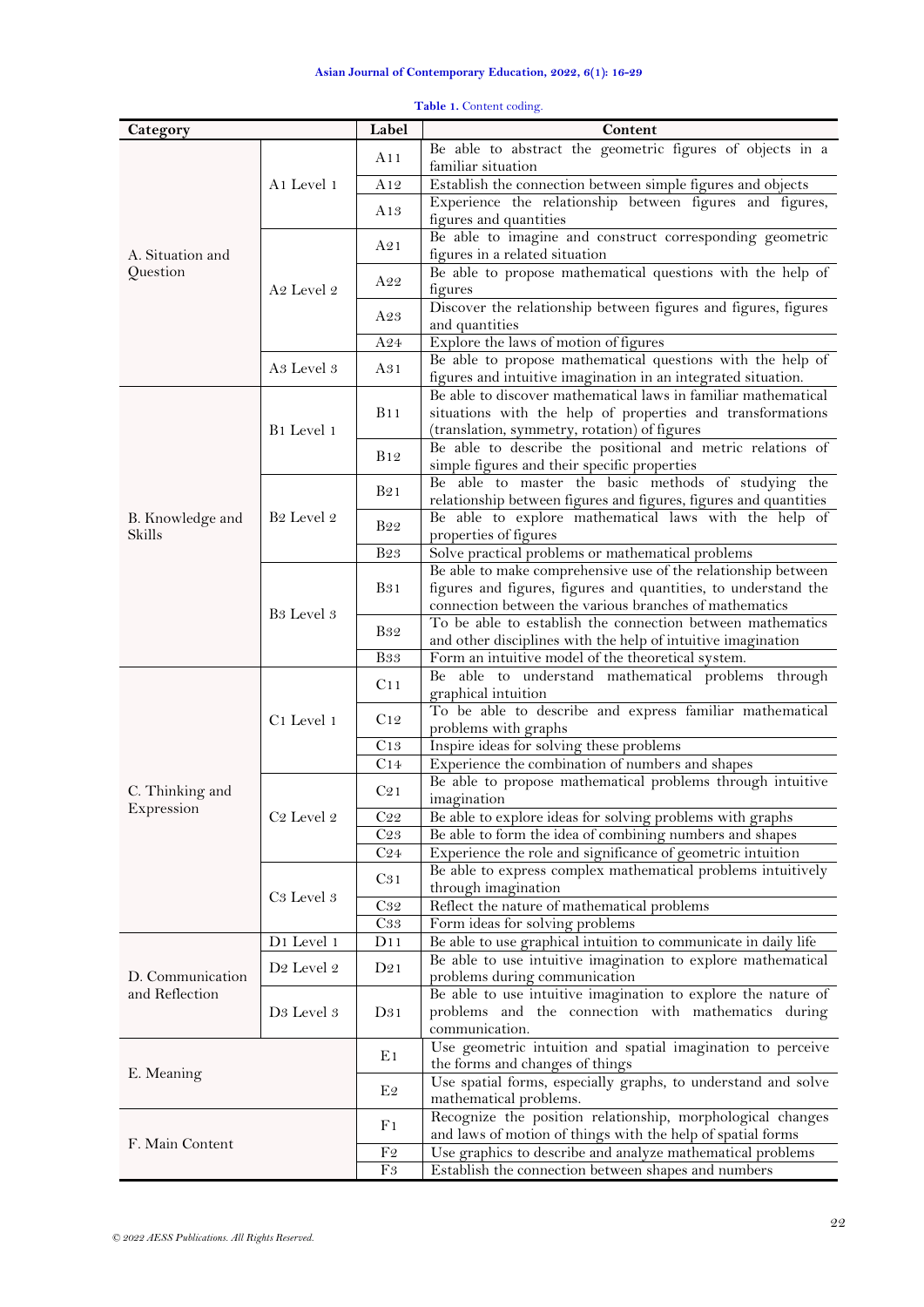| Asian Journal of Contemporary Education, 2022, 6(1): 16-29 |  |  |  |  |  |  |
|------------------------------------------------------------|--|--|--|--|--|--|
|------------------------------------------------------------|--|--|--|--|--|--|

| Category            | Label          | Content                                                  |  |  |  |  |
|---------------------|----------------|----------------------------------------------------------|--|--|--|--|
|                     | F4             | Construct intuitive models of mathematical problems      |  |  |  |  |
|                     | F5             | Explore ideas for solving problems                       |  |  |  |  |
|                     | G1             | Establish the connection between shapes and numbers      |  |  |  |  |
| G. Main Performance | G2             | Describe problems using geometric figures                |  |  |  |  |
|                     | G <sub>3</sub> | Understand problems with the help of geometric intuition |  |  |  |  |
|                     | G <sub>4</sub> | Use spatial imagination to recognize things              |  |  |  |  |
|                     | H <sub>1</sub> | Enhance the ability of combining numbers and shapes      |  |  |  |  |
|                     | H <sub>2</sub> | Develop geometric intuition and spatial imagination      |  |  |  |  |
| H. Requirements     | H <sub>3</sub> | Enhance the awareness of using geometric intuition and   |  |  |  |  |
|                     |                | spatial imagination to think about problems              |  |  |  |  |
|                     | H <sub>4</sub> | Form mathematical intuition                              |  |  |  |  |
|                     | H <sub>5</sub> | Perceive the essence of things in a concrete situation   |  |  |  |  |

# **5. RESULTS**

### *5.1. Cognitive Breadth*

Among 46 points of intuitive imagination literacy mentioned in Curriculum Standards (2017 Edition), preservice high school mathematics teachers can recognize 20 points, accounting for 43.48% of the total. The highest number of pre-service teachers who recognize it was "Use spatial forms, especially graphs, to understand and solve mathematical problems", with 20 students, accounting for 39.22% of the total.

In terms of different aspects, Situation and Question is divided into 8 points, of which 3 points are recognized; Knowledge and Skills is divided into 8 points, of which 1 points are recognized; Thinking and Expression is divided into 11 points, of which 3 points are recognized; Communication and Reflection is divided into 3 points, but 0 point is recognized. In terms of different levels, there are 10 points in Level 1, of which 4 points are recognized; there are 12 points in Level 2, of which 3 points are recognized; there are 8 points in Level 3, of which 0 point is recognized. At the same time, the "Meaning" of intuitive imagination literacy is divided into 2 points, all of which are recognized; "Main Content" is divided into 5 points, of which 4 points are recognized; "Main Performance" is divided into 4 points, of which 3 points are recognized; "Requirements" is divided into 5 points, of which 4 points are recognized.

It can be seen that the current pre-service high school mathematics teachers do not have a wide range of cognition about the intuitive imagination literacy, and more than half of its content of is not recognized. At the same time, their cognition is concentrated on some individual points, and their cognitive degree of the more general content of intuitive imagination literacy is higher, such as "Meaning", "Main Content", "Requirements" and so on, while the cognitive degree of some details specified in the Curriculum Standards (2017 Edition) is lower. The details are shown in [Table 2.](#page-8-0)

## *5.2. Cognitive Depth*

Further analysis of the four aspects of the three levels reveals that, in terms of different levels, pre-service high school mathematics teachers know more about Level 1, and 40.00% points of the total points of this level are recognized. At the same time, 25.00% points of Level 2 are recognized, but nothing about Level 3 is recognized. In terms of different aspects, most of the points they recognized were in "Situation and Problem" and "Thinking and Expression", with 3 points each, accounting for 37.50% and 27.27% of their aspects respectively, while only 12.50% of the points in "Knowledge and Skills" were recognized, and "Communication and Reflection" was not recognized at all.

At the same time, pre-service high school mathematics teachers recognize up to 100.00% of the "Meaning" of intuitive imagination literacy. At the same time, they recognized 80.00% of the "Main Content" and "Requirements" respectively, and they recognized 75.00% of the aspect of "Main Performance".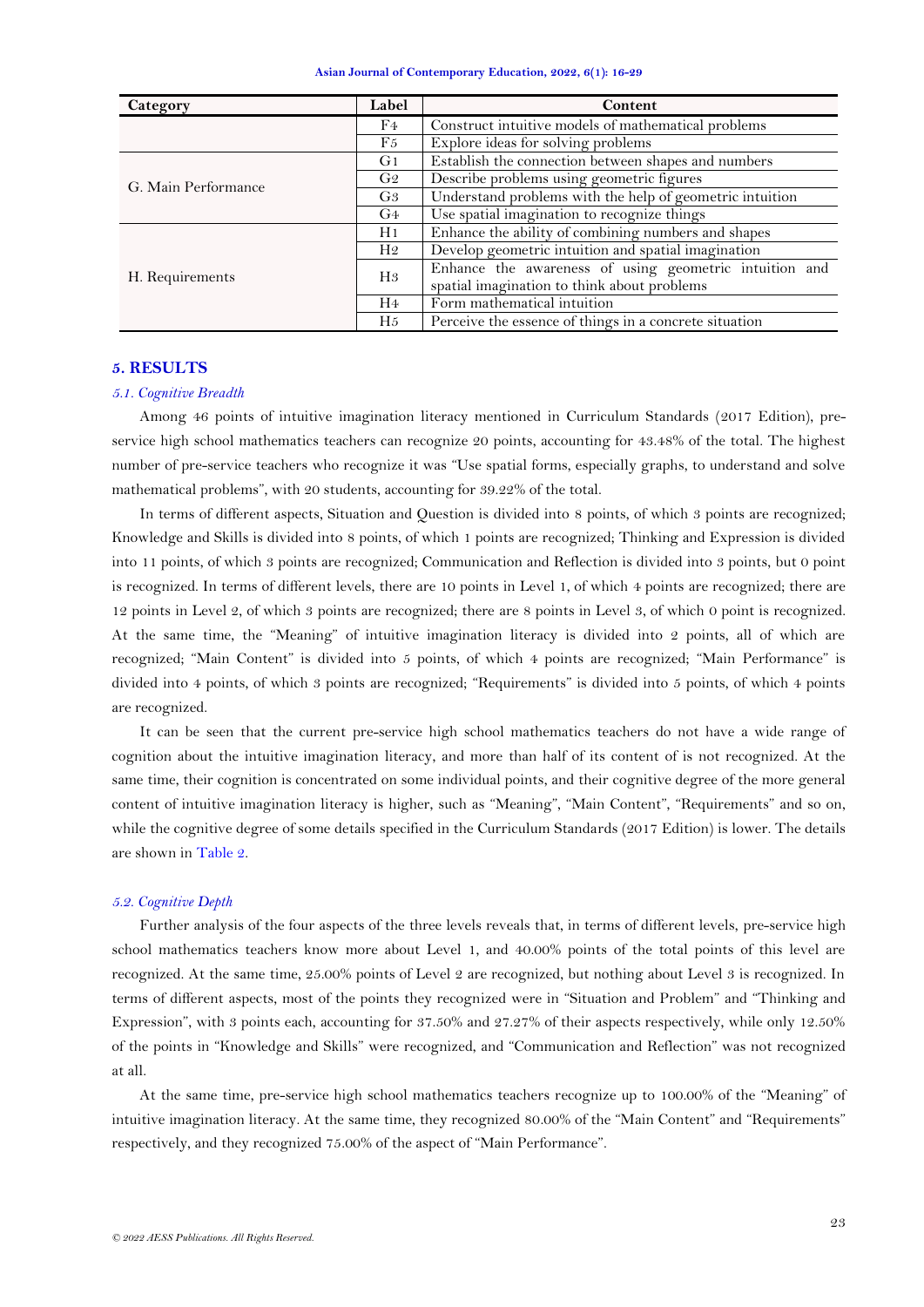<span id="page-8-0"></span>

| Category            |                                   | Label           | <b>Number</b>              | Percentage<br>(%) | Cognitive<br>points        | <b>Total</b><br>points | Percentage<br>(%) |
|---------------------|-----------------------------------|-----------------|----------------------------|-------------------|----------------------------|------------------------|-------------------|
|                     | A1 Level 1                        | A11             | 6                          | 11.76             | $\mathfrak{D}$             | 3                      |                   |
|                     |                                   | A <sub>12</sub> | $8\,$                      | 15.69             |                            |                        | 66.67             |
|                     |                                   | A13             | $\theta$                   | $0.00\,$          |                            |                        |                   |
| A. Situation and    |                                   | A21             | $\overline{4}$             | 7.84              |                            |                        |                   |
| Question            | A <sub>2</sub> Level <sub>2</sub> | $\rm A22$       | $\theta$                   | 0.00              | $\mathbf{1}$               | $\overline{4}$         | 25.00             |
|                     |                                   | A23             | $\theta$                   | 0.00              |                            |                        |                   |
|                     |                                   | A24             | $\theta$                   | 0.00              |                            |                        |                   |
|                     | A <sub>3</sub> Level <sub>3</sub> | A31             | $\theta$                   | 0.00              | $\theta$                   | 1                      | 0.00              |
|                     | B1 Level 1                        | B11             | $\theta$                   | $0.00\,$          | $\theta$                   | $\mathcal{Q}$          | 0.00              |
|                     |                                   | <b>B12</b>      | $\theta$                   | $0.00\,$          |                            |                        |                   |
|                     |                                   | <b>B21</b>      | $\mathbf{1}$               | 1.96              |                            |                        |                   |
| B. Knowledge and    | B <sub>2</sub> Level <sub>2</sub> | <b>B22</b>      | $\theta$                   | $0.00\,$          | $\mathbf{1}$               | 3                      | 33.33             |
| <b>Skills</b>       |                                   | <b>B23</b>      | $\theta$                   | 0.00              |                            |                        |                   |
|                     |                                   | <b>B31</b>      | $\theta$                   | 0.00              |                            |                        |                   |
|                     | B <sub>3</sub> Level <sub>3</sub> | <b>B</b> 32     | $\theta$                   | $0.00\,$          | $\theta$                   | 3                      | 0.00              |
|                     |                                   | $_{\rm B33}$    | $\theta$                   | $0.00\,$          |                            |                        |                   |
|                     |                                   | C11             | $\mathbf{1}$               | 1.96              |                            |                        | 50.00             |
|                     | C <sub>1</sub> Level 1            | C12             | $\theta$                   | $0.00\,$          | $\mathfrak{D}$             |                        |                   |
|                     |                                   | C13             | $\theta$                   | 0.00              |                            | $\overline{4}$         |                   |
|                     |                                   | C14             | $\boldsymbol{\mathcal{S}}$ | 5.88              |                            |                        |                   |
| C. Thinking and     | C <sub>2</sub> Level <sub>2</sub> | C <sub>21</sub> | $\theta$                   | 0.00              | $\mathbf{1}$               | $\overline{4}$         | 25.00             |
| Expression          |                                   | $\rm{C}22$      | $\theta$                   | $0.00\,$          |                            |                        |                   |
|                     |                                   | C23             | 3                          | 5.88              |                            |                        |                   |
|                     |                                   | C <sub>24</sub> | $\theta$                   | $0.00\,$          |                            |                        |                   |
|                     |                                   | C31             | $\theta$                   | $0.00\,$          | $\Omega$                   | 3                      | 0.00              |
|                     | C <sub>3</sub> Level <sub>3</sub> | C32             | $\theta$                   | $0.00\,$          |                            |                        |                   |
|                     |                                   | C33             | $\theta$                   | 0.00              |                            |                        |                   |
| D. Communication    | D1 Level 1                        | D11             | $\theta$                   | 0.00              | $\theta$                   | 1                      | $0.00\,$          |
| and Reflection      | D2 Level $\it 2$                  | D21             | $\theta$                   | 0.00              | $\theta$                   | $\mathbf{1}$           | 0.00              |
|                     | $\overline{D3}$ Level 3           | D31             | $\theta$                   | $0.00\,$          | $\Omega$                   | 1                      | 0.00              |
| E. Meaning          |                                   | E <sub>1</sub>  | 15                         | 29.41             | $\mathfrak{D}$             | 2                      | 100.00            |
|                     |                                   | E <sub>2</sub>  | 20                         | $39.22\,$         |                            |                        |                   |
|                     |                                   | F <sub>1</sub>  | 6                          | 11.76             |                            |                        |                   |
|                     |                                   | F <sub>2</sub>  | $\mathfrak{D}$             | 3.92              | 4                          | 5                      | 80.00             |
| F. Main Content     |                                   | F3              | $\mathfrak{D}$             | 3.92              |                            |                        |                   |
|                     |                                   | F <sub>4</sub>  | $\mathfrak{D}$             | 3.92              |                            |                        |                   |
|                     |                                   | ${\rm F}5$      | $\mathbf 0$                | $0.00\,$          |                            |                        |                   |
| G. Main Performance |                                   | G <sub>1</sub>  | $\mathbf{1}$               | 1.96              |                            |                        |                   |
|                     |                                   | ${\rm G}2$      | $\mathbf{1}$               | $1.96\,$          | $\boldsymbol{\mathcal{S}}$ | $\overline{4}$         | 75.00             |
|                     |                                   | G <sub>3</sub>  | $\mathbf{1}$               | 1.96              |                            |                        |                   |
|                     |                                   | G4              | $\boldsymbol{0}$           | $0.00\,$          |                            |                        |                   |
|                     |                                   | H1              | $\mathbf{1}$               | 1.96              |                            |                        |                   |
|                     |                                   | $\rm H2$        | $\mathbf{1}$               | 1.96              |                            |                        |                   |
| H. Requirements     |                                   | H3              | $\mathbf{1}$               | $1.96\,$          | $\overline{4}$             | $\boldsymbol{5}$       | 80.00             |
|                     |                                   | H <sub>4</sub>  | 1                          | 1.96              |                            |                        |                   |
|                     |                                   | H5              | $\boldsymbol{0}$           | $0.00\,$          |                            |                        |                   |

Table 2. Cognitive breadth results.

It can be seen that the current pre-service teachers have a deep and comprehensive cognition of the "Meaning" and other general content of the intuitive imagination literacy, while their cognition of the three levels and four aspects is relatively superficial or incomplete. On the whole, the current pre-service high school mathematics teachers' cognition degree of intuitive imagination literacy is relatively superficial, mainly focusing on the lower levels. The details are shown i[n Table 3](#page-9-0) an[d Table 4.](#page-9-1)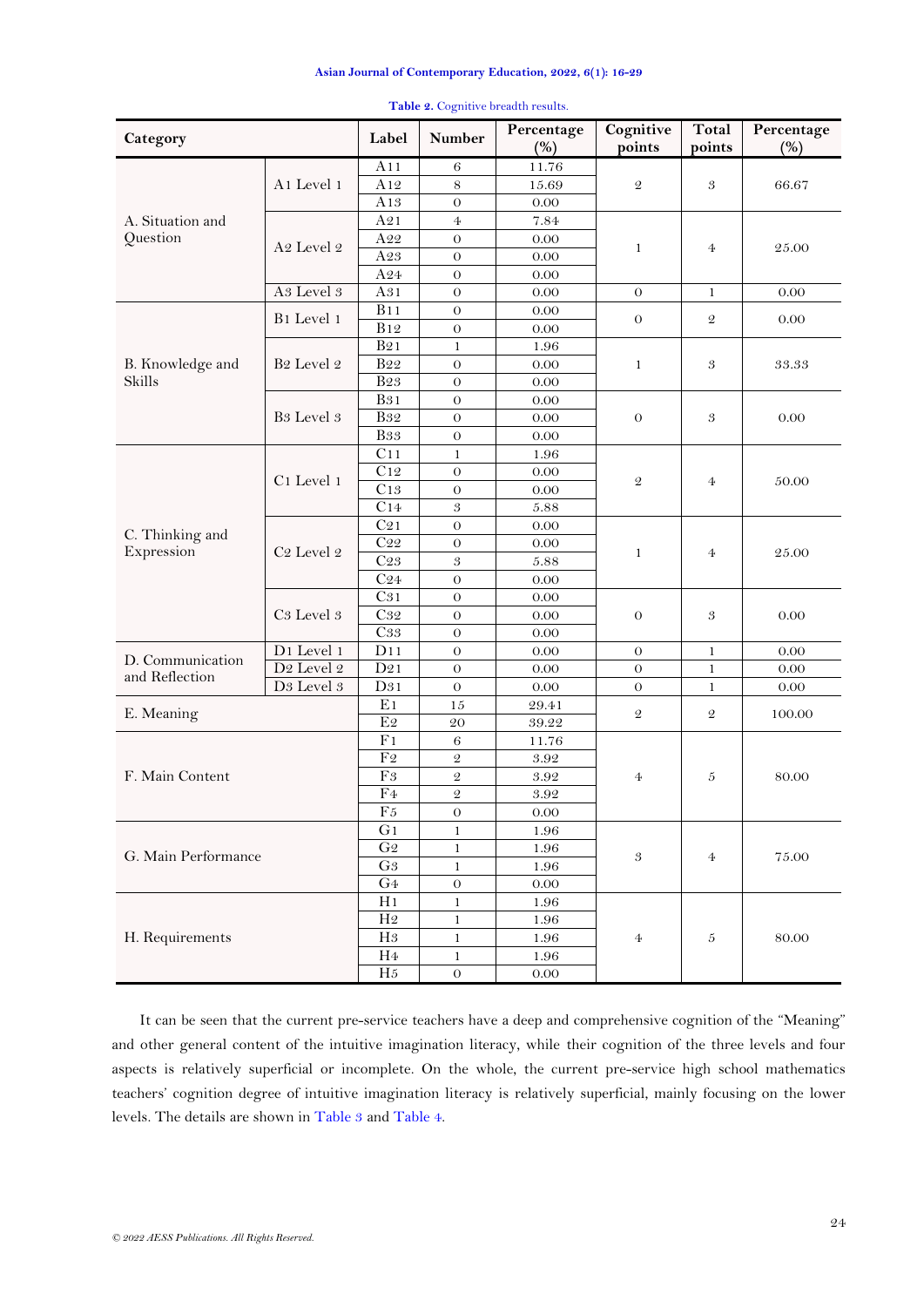<span id="page-9-0"></span>

| Category                        | Level 1  | Level 2 | Level 3 |  |  |
|---------------------------------|----------|---------|---------|--|--|
| A. Situation and Question       | 66.67    | 25.00   | 0.00    |  |  |
| B. Knowledge and Skills         | 0.00     | 33.33   | 0.00    |  |  |
| C. Thinking and Expression      | 50.00    | 25.00   | 0.00    |  |  |
| D. Communication and Reflection | $0.00\,$ | 0.00    | 0.00    |  |  |

**Table 3.** Cognitive depth results for three levels and four aspects.

#### **Table 4.** Cognitive depth results for other content.

<span id="page-9-1"></span>

| Category       | E Meaning |       | F Main Content   G Main Performance | H Requirements |  |
|----------------|-----------|-------|-------------------------------------|----------------|--|
| Percentage (%) | 00.00     | 80.00 | 75.00                               | 80.00          |  |

## *5.3. Cognitive Clarity*

We judged the cognitive degree based on the completeness and accuracy of the expressions of the survey subjects in each content, and calculated the percentages of the number of people with high and low levels of cognition to the total number of people. Through investigation, it is found that the current pre-service high school mathematics teachers' cognition is clearest in terms of "Establish the connection between shapes and numbers", "Describe problems using geometric figures" and other 6 points. Although there are not many people who recognize the above these points, the percentage of cognitive clarity has reached 100.00:0.00, accounting for 13.04% of the total points. On the contrary, the pre-service teachers' cognition is most ambiguous in terms of "Be able to abstract the geometric figures of objects in a familiar situation" and other 8 points, and the cognitive clarity percentage is 0.00: 100.00, accounting for 17.39% of the total points.

It can be seen that current pre-service high school mathematics teachers have fewer points of clear understanding about intuitive imagination literacy. In terms of the points recognized by the pre-service teachers, there are clear about some individual points in the "Main Performance" and "Requirements", while the other points either are not recognized or are recognized vaguely. Overall, the cognition of intuitive imagination literacy of preservice high school mathematics teachers is not clear. The details are shown i[n Table 5.](#page-10-0)

# **6. DISCUSSION**

#### *6.1. Cognitive Breadth*

According to the above data analysis, it can be seen that the current pre-service high school mathematics teachers do not have a wide range of cognition about the intuitive imagination literacy, and more than half of the content of intuitive imagination literacy are not recognized. At the same time, their cognition is concentrated on some individual points, and their cognitive degree of the more general content of intuitive imagination literacy is higher, such as "Meaning", "Main Content", "Requirements" and so on, while the cognitive degree of some details specified in the Curriculum Standards (2017 Edition) is lower. From this we can see that the current pre-service high school mathematics teachers do not have a wide range of cognition of intuitive imagination literacy. Regarding this issue, Quan [\(2021\)](#page-12-19) found through his study that teachers' cognitive degree of core literacy in mathematics is at a moderate to low level, and they do not pay much attention to intuitive imagination literacy, in addition, their awareness of its value and their research intention are also insufficient [\(Quan, 2021\)](#page-12-19). Thus hypothesis 1 is confirmed.

# *6.2. Cognitive Depth*

According to the above data analysis, it can be seen that the current pre-service teachers have a deep and comprehensive cognition of the "Meaning" and other general content of the intuitive imagination literacy, while their cognition of the three levels and four aspects is relatively superficial or incomplete. On the whole, the current pre-service high school mathematics teachers' cognition degree of intuitive imagination literacy is relatively superficial, mainly focusing on the lower levels.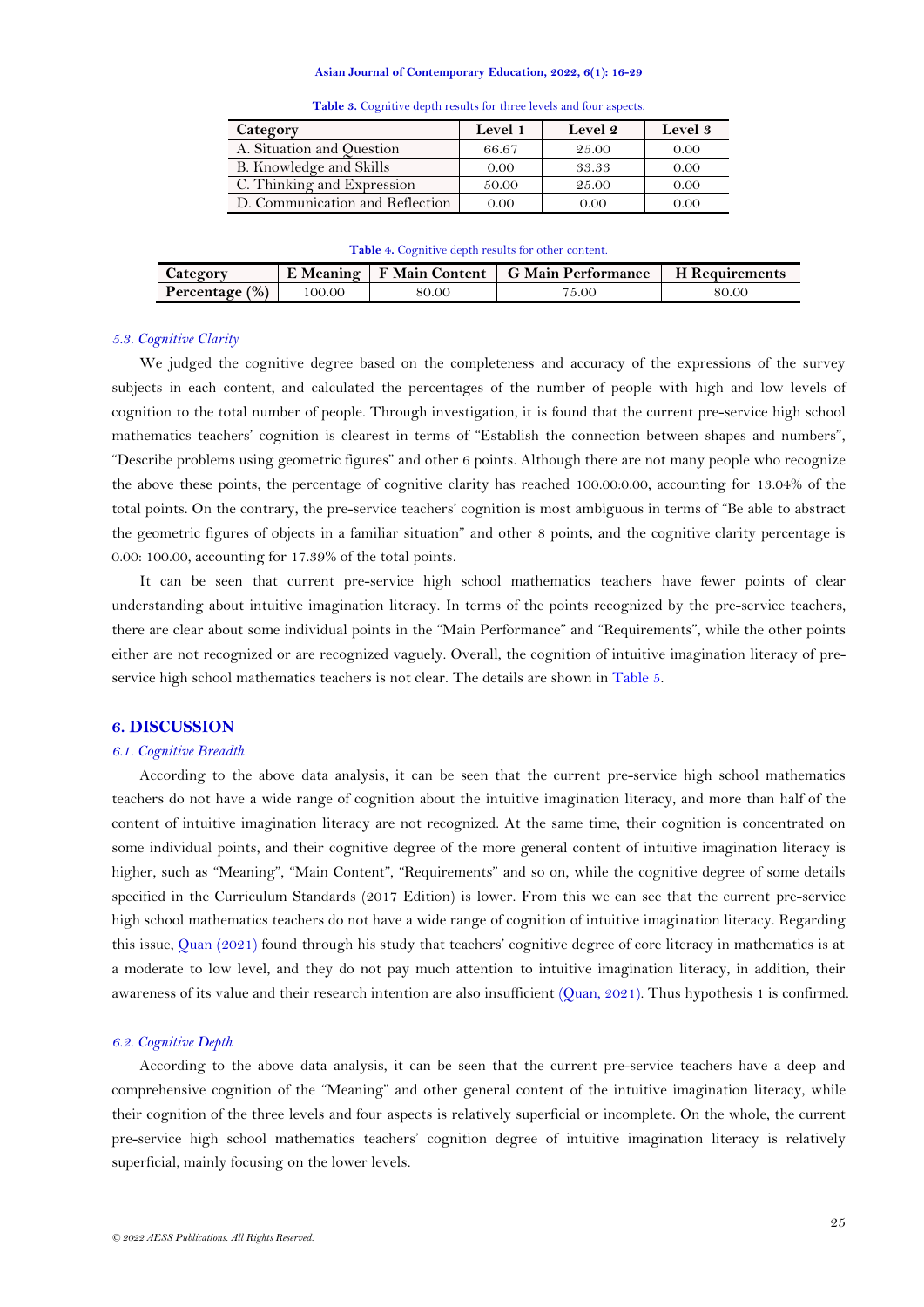<span id="page-10-0"></span>

| Category                        |                                   |                     | Percentage of cognitive clarity (High degree:<br>low degree) |
|---------------------------------|-----------------------------------|---------------------|--------------------------------------------------------------|
|                                 |                                   | A11                 | 0.00:100.00                                                  |
|                                 | A <sub>1</sub> Level <sub>1</sub> | A12                 | 0.00:100.00                                                  |
|                                 |                                   | A13                 | $0.00$ : $\,0.00$                                            |
|                                 |                                   | A21                 | 0.00:100.00                                                  |
| A. Situation and Question       |                                   | A22                 | 0.00: 0.00                                                   |
|                                 | A <sub>2</sub> Level <sub>2</sub> | A23                 | 0.00: 0.00                                                   |
|                                 |                                   | A24                 | 0.00 : 0.00                                                  |
|                                 | A3 Level 3                        | A31                 | 0.00 : 0.00                                                  |
|                                 | B1 Level 1                        | <b>B</b> 11         | 0.00 : 0.00                                                  |
|                                 |                                   | <b>B</b> 12         | 0.00: 0.00                                                   |
|                                 |                                   | <b>B21</b>          | 0.00:100.00                                                  |
|                                 | B <sub>2</sub> Level <sub>2</sub> | <b>B22</b>          | 0.00: 0.00                                                   |
| B. Knowledge and Skills         |                                   | <b>B23</b>          | 0.00 : 0.00                                                  |
|                                 |                                   | <b>B31</b>          | 0.00 : 0.00                                                  |
|                                 | B <sub>3</sub> Level <sub>3</sub> | <b>B32</b>          | $0.00\div\,0.00$                                             |
|                                 |                                   | <b>B33</b>          | 0.00 : 0.00                                                  |
|                                 |                                   | C11                 | 0.00:100.00                                                  |
|                                 | C <sub>1</sub>                    | C12                 | $0.00$ : $\,0.00$                                            |
|                                 | Level 1                           | C13                 | $0.00\div\,0.00$                                             |
|                                 |                                   | C14                 | 66.67:33.33                                                  |
|                                 |                                   | C21                 | 0.00: 0.00                                                   |
| C. Thinking and Expression      |                                   | C <sub>22</sub>     | 0.00 : 0.00                                                  |
|                                 | C <sub>2</sub> Level <sub>2</sub> | C <sub>23</sub>     | 0.00:100.00                                                  |
|                                 |                                   | C <sub>24</sub>     | 0.00: 0.00                                                   |
|                                 |                                   | C31                 | 0.00: 0.00                                                   |
|                                 | C <sub>3</sub> Level <sub>3</sub> | C32                 | 0.00: 0.00                                                   |
|                                 |                                   | C33                 | 0.00 : 0.00                                                  |
|                                 | D1 Level 1                        | D11                 | $0.00\div\,0.00$                                             |
| D. Communication and Reflection | D2 Level $\it 2$                  | D21                 | 0.00 : 0.00                                                  |
|                                 | D <sub>3</sub> Level <sub>3</sub> | D31                 | 0.00: 0.00                                                   |
| E. Meaning                      |                                   | E1                  | 73.33:26.67                                                  |
|                                 |                                   | $\mathop{\rm E{2}}$ | 35.00 : 65.00                                                |
|                                 |                                   | F <sub>1</sub>      | 0.00 : 0.00                                                  |
|                                 |                                   | F2                  | 50.00:50.00                                                  |
| F. Main Content                 |                                   | F3                  | 50.00:50.00                                                  |
|                                 |                                   | F4                  | 0.00:100.00                                                  |
|                                 |                                   |                     | 0.00 : 0.00                                                  |
|                                 |                                   | G <sub>1</sub>      | 100.00:0.00                                                  |
| G. Main Performance             |                                   |                     | 100.00:0.00                                                  |
|                                 |                                   |                     | 100.00:0.00                                                  |
|                                 |                                   |                     | 0.00 : 0.00                                                  |
| H. Requirements                 |                                   |                     | 100.00:0.00                                                  |
|                                 |                                   |                     | 100.00:0.00                                                  |
|                                 |                                   |                     | 0.00:100.00                                                  |
|                                 |                                   |                     | 100.00:0.00                                                  |
|                                 |                                   | H <sub>5</sub>      | $0.0\;$ : $\;0.00$                                           |
|                                 |                                   |                     |                                                              |

Table 5. Cognition clarity results.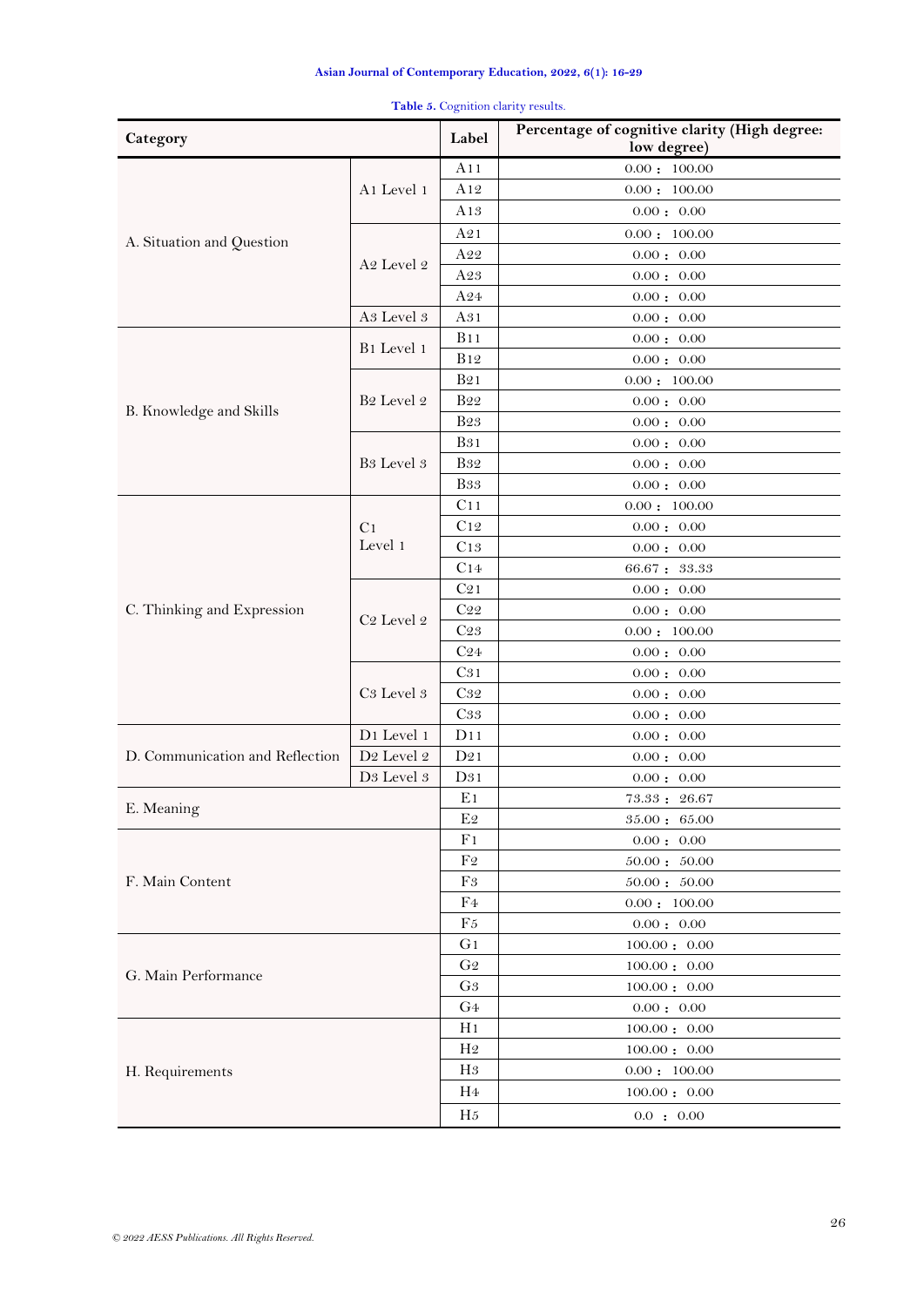From this we can see that the overall cognition of pre-service high school mathematics teachers in intuitive imagination literacy is superficial. Regarding this issue, [Zhao and Pan \(2021\)](#page-13-5) had found through their survey that many high school mathematics teachers were not highly literate in the subject of mathematics [\(Zhao & Pan, 2021\)](#page-13-5). Similarly, [Du \(2019\)](#page-12-1) found in his study that there was a widespread lack of knowledge, understanding and attention to intuitive imagination literacy among teachers, and teachers are not sufficiently aware of the different levels of visual imagination literacy achieved by different students (Du, [2019\)](#page-12-1). Thus hypothesis 2 is confirmed.

#### *6.3. Cognitive Clarity*

According to the above data analysis, it can be seen that current pre-service high school mathematics teachers have fewer points of clear understanding about intuitive imagination literacy. In terms of the points recognized by the pre-service teachers, there are clear about some individual points in the "Main Performance" and "Requirements", while the other points either are not recognized or are recognized vaguely. Overall, the cognition of intuitive imagination literacy of pre-service high school mathematics teachers is not clear. From this we can see that the current pre-service high school mathematics teachers have low cognitive clarity on the intuitive imagination literacy.

Regarding this issue, in the study of the factors influencing intuitive imagination literacy in teaching, [Feng](#page-12-20)  [\(2020\)](#page-12-20) found that teachers have a vague understanding of the connotation as well as the specific content of intuitive imagination proposed by the new standards [\(Feng, 2020\)](#page-12-20). Thus hypothesis 3 is confirmed.

## **7. CONCLUSION**

It has been shown that teachers' cognitive degree of intuitive imagination literacy directly affects the formation of students' intuitive imagination literacy. The current high school students' intuitive imagination literacy is generally not high, so is it because teachers' cognitive degree of intuitive imagination literacy is not high? For this reason, 51 masters of education were selected for this study, and the pre-service high school mathematics teachers' cognitive degree of intuitive imagination literacy was investigated by the method of open-ended interviews. Through investigation and analysis, it can be seen that: 1. The pre-service high school mathematics teachers recognize less than half of the content of intuitive imagination literacy, and their cognitive scope of intuitive imagination literacy is not wide, mainly focusing on the content with relatively strong generality; 2. The preservice teachers' overall cognition of intuitive imagination literacy is superficial, mainly focusing on the lower levels, while the cognition of some of the content with strong generality is deeper and more comprehensive; 3. The preservice teachers' overall cognitive clarity of intuitive imagination literacy is low, with fewer points clearly recognized and most other points either not recognized or vaguely recognized.

According to the above conclusions, it is recommended: 1. Relevant teachers and experts who train pre-service high school mathematics teachers should increase the emphasis on intuitive imagination literacy, add relevant courses, and strengthen the training in this area for pre-service high school mathematics teachers; 2. pre-service high school mathematics teachers should take the initiative to study and research to improve their understanding of intuitive imagination literacy, so as to: (1) Fully understand the relevant content of intuitive imagination literacy; (2) Understand each level and aspect of intuitive imagination literacy deeply; (3) Clarify the expression of intuitive imagination literacy.

The research object of this study is 51 masters of education, which is a relatively small sample size. At the same time, the sample is only limited to one grade and one school, and other types of pre-service high school mathematics teachers are not involved, which is a narrow sample selection. Therefore, in order to find more detailed and comprehensive results, it is necessary to expand the scope of the research sample and adopt a variety of research methods to conduct a more in-depth study.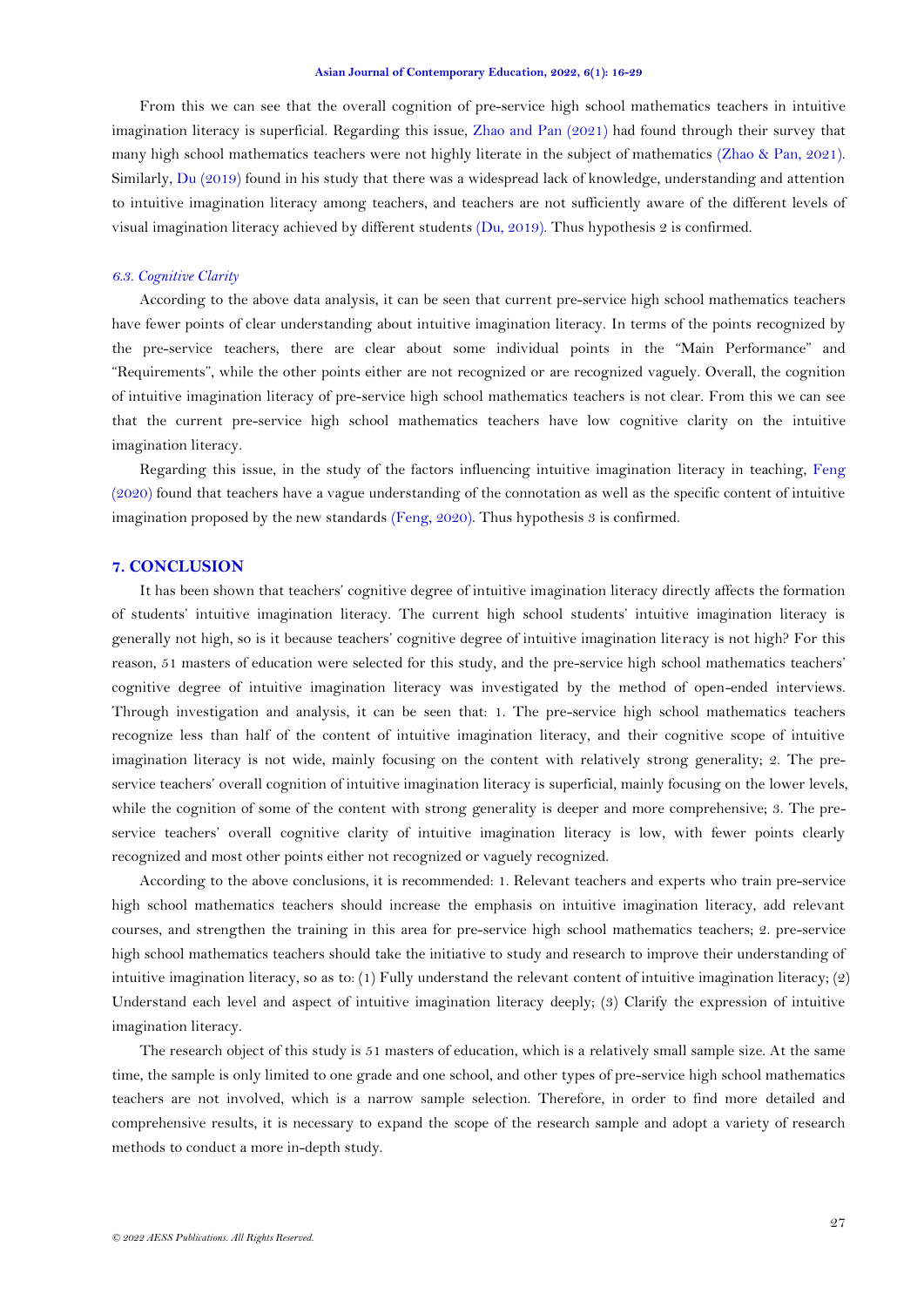**Funding:** This research was supported by Shandong Provincial Education Department (Grant number: SDYJG21023).

**Competing Interests:** The authors declare that they have no competing interests. **Authors' Contributions:** All authors contributed equally to the conception and design of the study.

# **REFERENCES**

- <span id="page-12-10"></span>Cai, L. M. (2019). Research on the cultivation of students' intuitive imagination in high school mathematics teaching. *Talent and Wisdom, 16*(31), 42-43.
- <span id="page-12-7"></span>Chang, G. L. (2020). The triple realm of intuitive imagination literacy permeation in mathematics teaching. *Teaching and Management, 37*(31), 62-64.
- <span id="page-12-2"></span>Chen, M. (2018). *A survey of high school students' core literacy in visual imagery*. Guiyang: Guizhou Normal University.
- <span id="page-12-6"></span>Cheng, H. (2020). Cultivating students' core literacy through visual imagination - an example of teaching the "Math Lab" section on the solution of quadratic equations. *Math Bulletin, , 59*(11), 45-49.
- <span id="page-12-1"></span>Du, J. (2019). *A study on the factors influencing high school students' intuitive imagination literacy*. Jinan: Shandong Normal University.
- <span id="page-12-4"></span>Duan, W., Dong, F., & Chen, Z. H. (2021). An experimental study on the effects of "doing mathematics" on junior high school students' logical reasoning and visual imagination. *Educational Research and Review, 5*(03), 55-60.
- <span id="page-12-20"></span>Feng, X. M. (2020). *An investigation of teaching intuitive imaginative literacy in upper grades of mathematics*. Huhhot: Inner Mongolia Normal University.
- <span id="page-12-11"></span>Gao, F. G. (2015). Emphasize the teaching of three views to cultivate students' spatial imagination. *Mathematics Teaching Newsletter, 37*(22), 28-29+45.
- <span id="page-12-9"></span>Jin, Y. M. (2016). Example of visual imagination. *New Course, 12*(11), 202-203.
- <span id="page-12-13"></span>Klein, M. (1979). *Ancient and modern mathematical thought*. Shanghai: Shanghai Science and Technology Press.
- <span id="page-12-15"></span>Kong, Z. F., & Shi, N. Z. (2012). On the meaning and expression of geometric intuition--a little understanding of the Compulsory Education Mathematics Curriculum Standards (2011 Edition). *Curriculum, Teaching Materials and Methodology, 32*(07), 92-97.
- <span id="page-12-3"></span>Li, X. T. (2021). *A study on the development of mathematical intuitive imagination literacy of high school students*. Chongqing: Southwest University.
- <span id="page-12-12"></span>Li., G. X. (2019). A study on the level of intuitive imagination of 7th grade students--based on "congruence of figures". *Education and Teaching Forum, 11*(01), 100-101.
- <span id="page-12-5"></span>Lin, P. S. (2021). The impact of GeoGebra software on the development of intuitive imagination literacy in the mathematics classroom. *Knowledge Window (Teacher's Edition), 13*(07), 68-69.
- <span id="page-12-18"></span>Mi, X. X., & Cui, X. C. (2018). The reappearance of mountains and rivers, and the imagination of the willows and flowers: An analysis of the cultivation of the intuitive imagination of the core mathematical literacy. *Secondary School Mathematics Teaching Reference, 25*(30), 57-60.
- <span id="page-12-16"></span>Ministry of Education of the People's Republic of China. (2003). *General high school mathematics curriculum standards (experimental)*. Beijing: People's Education Publishing House.
- <span id="page-12-14"></span>Ministry of Education of the People's Republic of China. (2011). *Compulsory education mathematics curriculum standards (2011 Edition)*. Beijing: Beijing Normal University Press.
- <span id="page-12-0"></span>Ministry of Education of the People's Republic of China. (2018). *General high school mathematics curriculum standards (2017 Edition)*. Beijing: People's Education Publishing House.
- <span id="page-12-19"></span>Quan, X. P. (2021). *A study on the current status of high school mathematics teachers' awareness of core literacy in mathematics*. Jinan: Shandong Normal University.
- <span id="page-12-8"></span>Shen, J. X., & Wang, F. P. (2017). Intuitive imagination literacy and its development from a PME perspective. *Educational Research and Review, 9*(04), 11-15.
- <span id="page-12-17"></span>Sun, H. A. (2017). Talking about visual imagination. *Secondary School Mathematics Teaching Reference, 24*(31), 2-5+33.